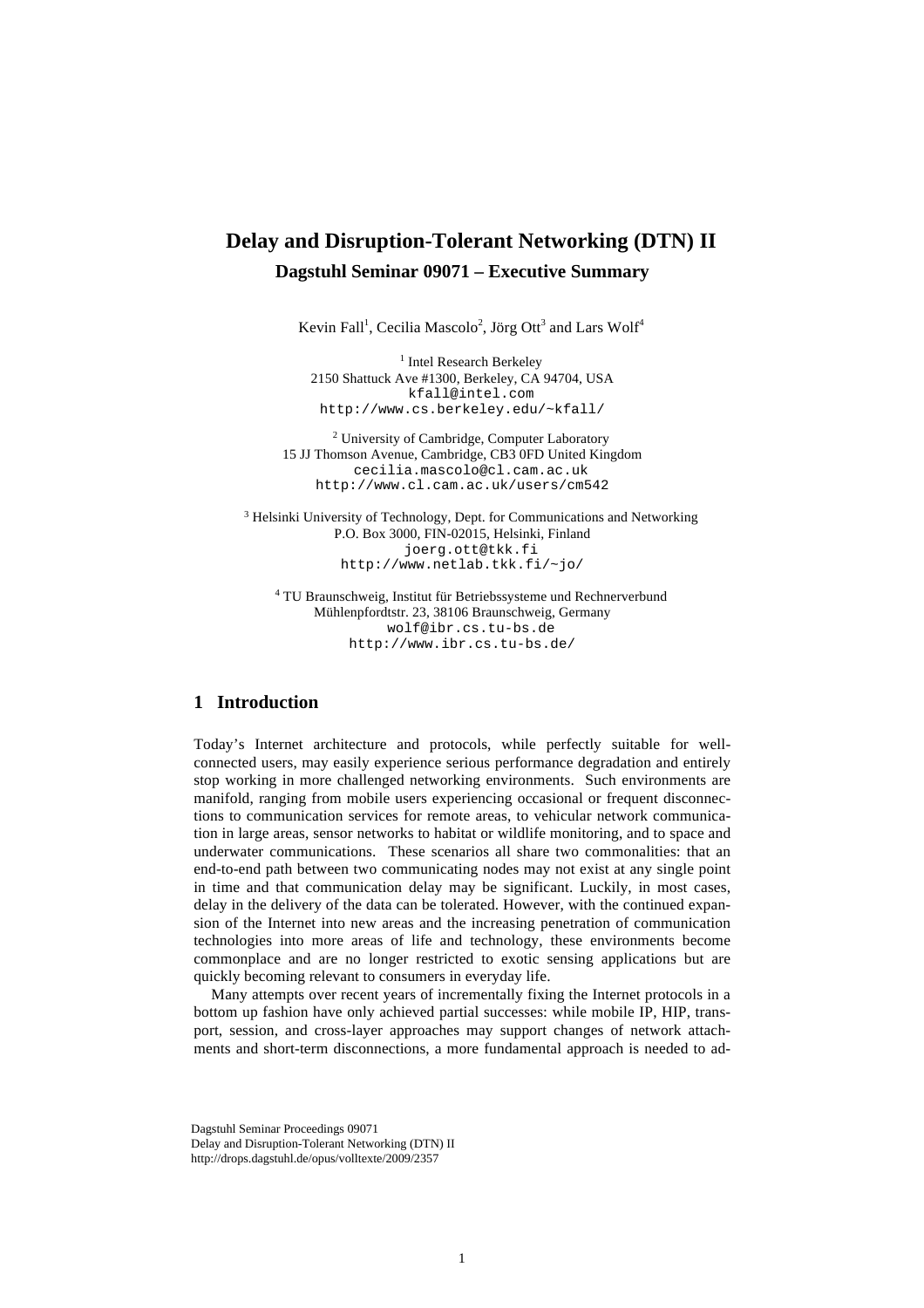dress networking environments in which delays and disconnections may last for significant periods of time, and are the rule rather than the exception.

*Delay-tolerant Networking (DTN)* has taken a more encompassing approach to dealing with virtually all types of connectivity challenges, from bit rate to errors to delays to disruptions. By providing a novel communication abstraction that relies exclusively on asynchronous hop-by-hop message passing with no need for instant end-to-end connectivity, DTN concepts enable communications even under adverse conditions. This comes, however, at the cost of interactivity of communications, rendering any kind state synchronization or validation more difficult and raising new challenges. These include *routing protocols* – that need to operate under often unknown future conditions, *security mechanisms* – that can no longer carry out instant key derivation or validation even if a security infrastructure was in place, and *application protocols and paradigms* – that can no longer rely on simple lower layer abstractions promising (mostly) instant and reliable interactions.

## **2 Seminar Topics**

For the Dagstuhl seminar DTN II, the organizers identified the aforementioned three aspects as key elements towards successful future deployment of DTN technologies, drawing on the – exploding – research activity and publications in this relatively young field. The Dagstuhl seminar brought together researchers working on applying DTN concepts to different "domains", from space communication to sensor networks to mobile and social networks, joining theoretical fundamental research, experimental analytical studies, and practical application design, implementation, and trials. It is commonly understood that only an encompassing coverage of all aspects from theory to practice, well-founded on understanding the true characteristics of the target deployment environments and accompanied by joint engineering, implementation, and standardization efforts can lead to an impact in the real-world (that other promising technologies such as MANETs failed to achieve). To this end, this Dagstuhl seminar offered a venue for intense exchange of ideas between academia and industry.

The Dagstuhl seminar was organized around short presentations given by the participants summarized in this section. They were complemented by group work addressing issues that were brought up by the talks and discussions of the first day and developing these further towards identifying potential research questions and directions in plenary sessions (next section). The talks covered the guiding themes of the seminar, but their contents is best classified into four topics: 1) social interactions and networks, 2) testbeds, 3) applications, and 4) general protocol design.

Recent research in DTNs has increasingly emphasized communication between humans using their mobile devices. This requires, among many other aspects, understanding behavioral, contact and interaction patterns among humans, so that DTN research has increasingly interacted with (tools from) social sciences. The talks by Eiko Yoneki addressed the issue of analyzing contact information and inferring social structures. Augustin Chaintreau investigated creating "navigable" DTN network graphs from local knowledge about the social environment and Mirco Musolesi's presentation complemented this by their work connectivity models based upon social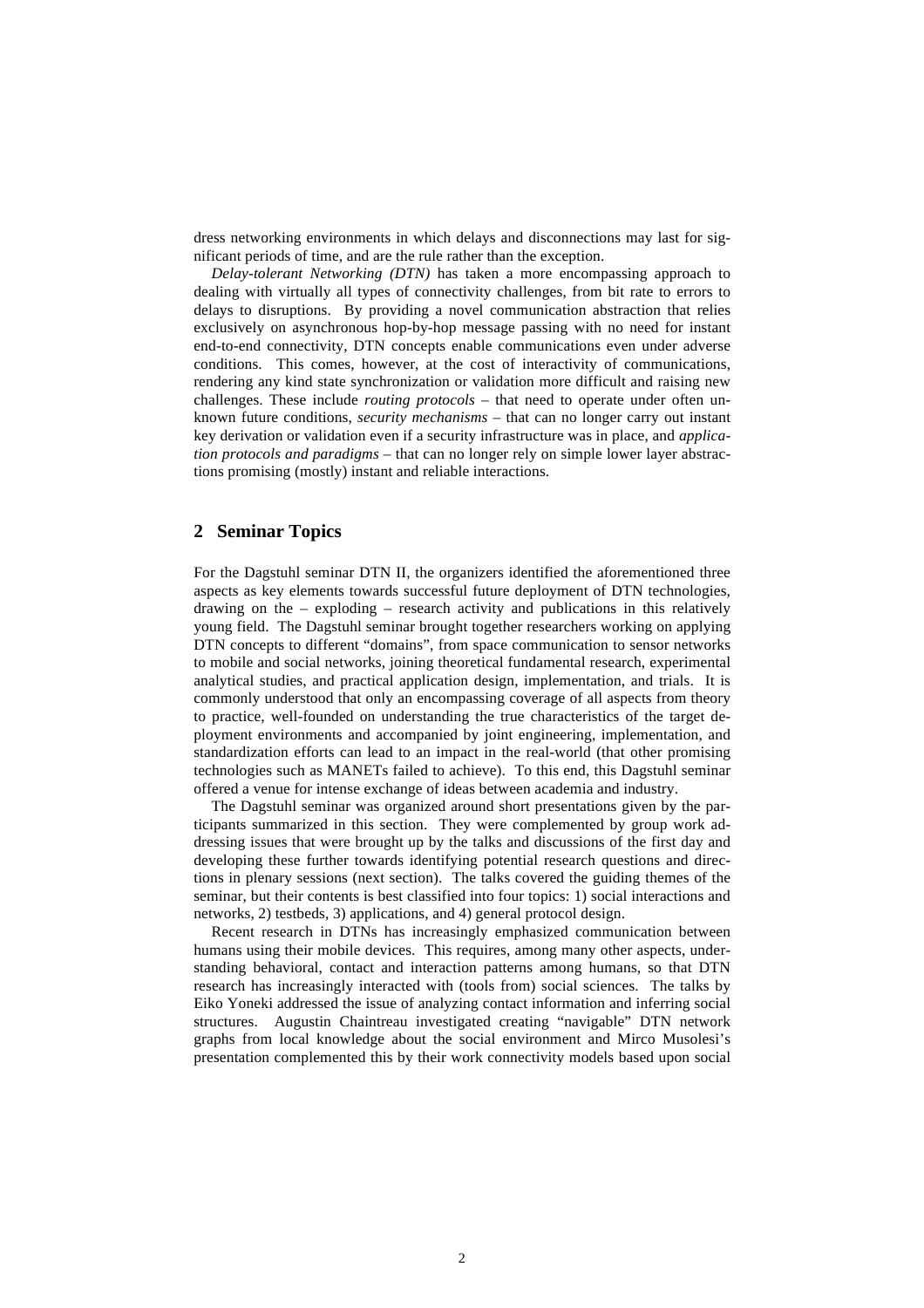interactions for validating DTN protocols. John Solis exploited social interactions for message confidentiality in DTNs.

Besides real-world analysis and inference, practical deployments and testbeds received significant attention. They are a result of joint international activities (most prominently of the *Delay-tolerant Networking Research Group (DTNRG)* of the *Internet Research Task Force (IRTF)*, of international research projects (such as the EC FP7 N4C project), national activities, e.g., in the US and in Japan, and institutional setups (e.g., from NASA). Especially the talks by Avri Doria and Stephen Farrell focused on various testbeds and the discussion showed strong interest by the community in engaging in such kinds of activities, recognizing testbeds as an important element of practical research. Scott Burleigh presented the JPL DTN testbed for space communication, leveraging the *Deep Impact* experiment. Testbeds rely on interoperable implementations, for which Johannes Morgenroth reported on a RFC5050 compliant implementation of the DTN bundle protocol for embedded systems developed at TU Braunschweig IBR.

Application aspects were covered by a number of presenters who mostly emphasized on content distribution and retrieval within mobile variants of social networks, possibly fed by infrastructure nodes. The talk by Mikko Pitkänen and Gunnar Karlsson addressed rather local content search and content distribution, respectively; related to these thoughts, Michael Doering presented idea for city-wide DTN-based information distribution using various elements of public transportation systems. Janico Greifenberg spoke about wide-area dissemination using satellites and mobile vehicular infrastructure for publish-subscribe style dissemination.

Finally, general protocol design aspects for delay-tolerant networking were addressed: Philip Ginzboorg discussed the questionable(?) value of protocol optimizations, N. Asokan elaborated on resource management in DTNs, and Vania Conan presented considerations on the capacity of DTNs and its increase with growing delay tolerance.

## **3 Research Directions**

The discussion of the aforementioned topics yielded a large set discussion items and numerous associated research questions that were summarized into three group work topics, reflecting different views of the (immediate) future of delay-tolerant networking:

1) The *pessimistic* viewpoint asks if DTN technologies will matter at all and find solid business cases and thus corporate interest – or share the fate of past promising technologies. One important option for a future developed could be niche markets, as presently exists in space and underwater communications as well as in wildlife monitoring and in military communications. Those cases, however, may easily remain domain-specific and lead to a fragmentation of DTN efforts to match the respective specialized needs, without much vision towards a unified communication platform for challenged environments. While the technology would matter, its overall relevance would be quite limited. Obstacles to a broad uptake are seen in the ever-increasing performance of infrastructure-based mobile (cellular) networks and the lack of incen-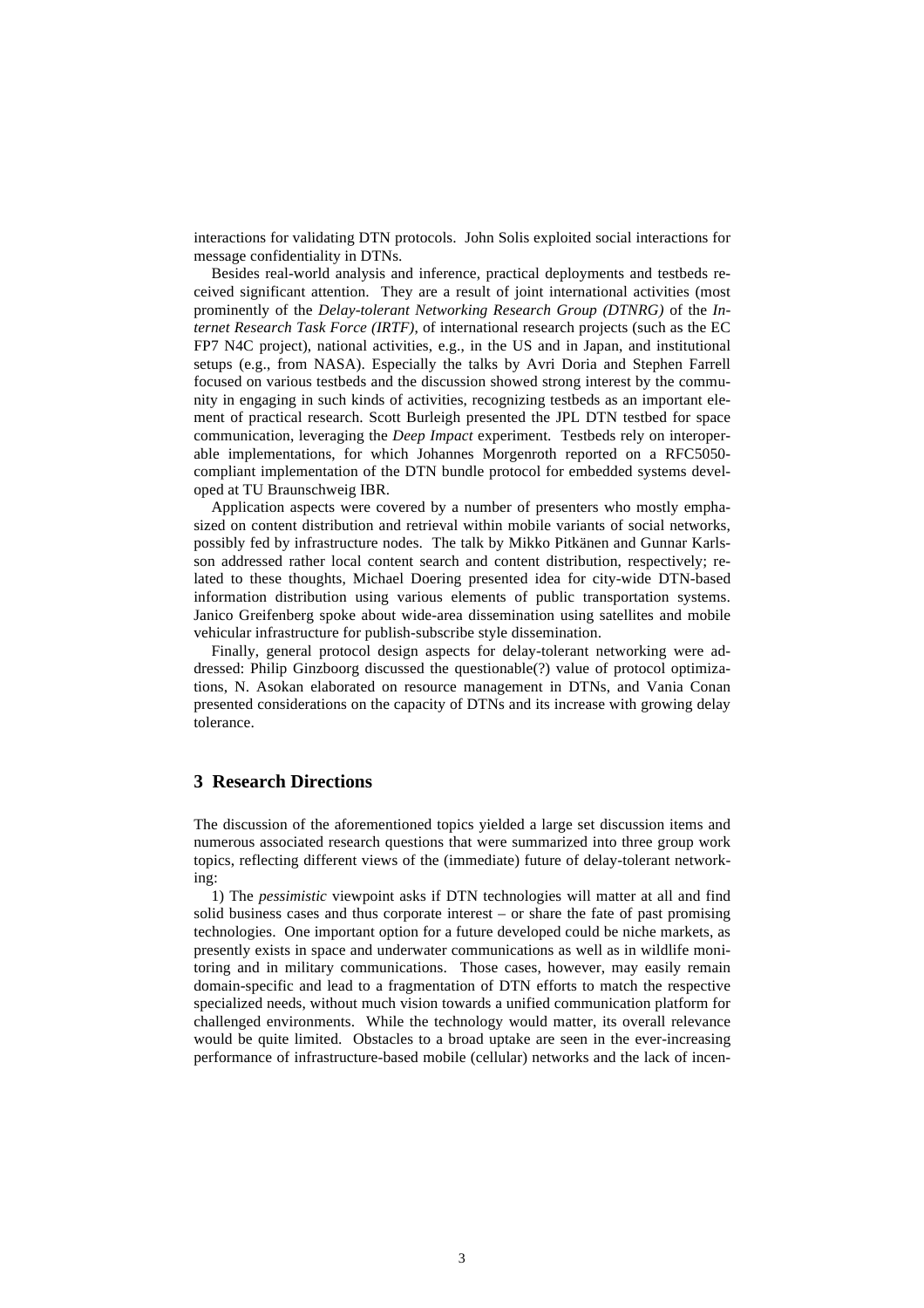tives for operators to support opportunistic communications as an integrated part of mobile communication solutions. Users would not want to put up with segmented solutions and are – to quite some extent – used to and simply expect instant interactions, making the perceived quality of experience of DTN-based applications too poor. On the other hand a discussion about complementing backbone access with opportunistic links to improve bulky content delivery in dense (city) environments, for example, was deemed interesting and work on the integration of heterogeneous networks was solicited.

2) The group taking the *optimistic* viewpoint assumed that DTN communication is feasible for a broader scope, as was suggested by various authors and put forward explicitly by Scott Burleigh in this seminar, echoed by Kevin Fall and Jörg Ott. One important element of the reasoning is that, while messages may be large, delays significant, and connectivity may not exist, the DTN protocols will work perfectly fine in a well-connected environment, too, and could enable efficient synchronous communication for all known Internet applications. DTN concepts add robustness to communication where it was missing before and could thus make important contributions to the design of a *Future Internet*. Following this thinking, the key questions discussed revolved around a future standard implementation and API: will there be *the* reference DTN stack and the *socket*-equivalent API? How would adaptive applications be designed that would help preserving the self-regulating nature that we find in the Internet today (most notably for TCP congestion control)? And how will a high-speed DTN be designed? Further discussion revolved about adapting the concepts and semantics of current Internet applications (that are more real time in nature) to DTNs: e.g., what is the meaning of "presence" in social network applications in DTNs and how do these and further application concepts get extended to embrace delaytolerance as well.

3) Finally, the *pragmatist* group took up identifying the impending research and engineering problems that need solving, no matter whether DTN becomes a niche or a mainstream market. The three most pressing practical problems identified *naming and addressing* (and the interaction with *routing*), *network management*, and *benchmarking* as the three most pressing issues for practical deployments. Inside the DTN community, various naming and addressing schemes were tried out, from hierarchical naming (that could match DTN topology) to flat name spaces to semantics-/contentbased naming. Multiple name spaces may need to co-exist in overlapping networks (and, e.g. using metadata, even inside the same message) and, similarly, support for multiple routing schemes may be required (possibly to be selected by a name). Due to the potentially disconnected nature of the networks and thus the inability to perform instant lookups or translations, it was felt that, generally, more explicit information will need to be embedded inside DTN messages. For network management, common logging and tracing facilities to follow and diagnose network operation are the most imminent needs. Specific challenges arise from the asynchronous operation, leading to potentially delayed information about network status. Configuration and also remote software updates are considered the next two important elements to be addressed, both of them raising significant questions concerning securing the interactions and authorizing operations. Finally, for benchmarking, it was found that a onesize-fits-all solution is unlikely to exist due to the quite diverse requirements: for example, resource cost and reliability demands in space communications differ vastly